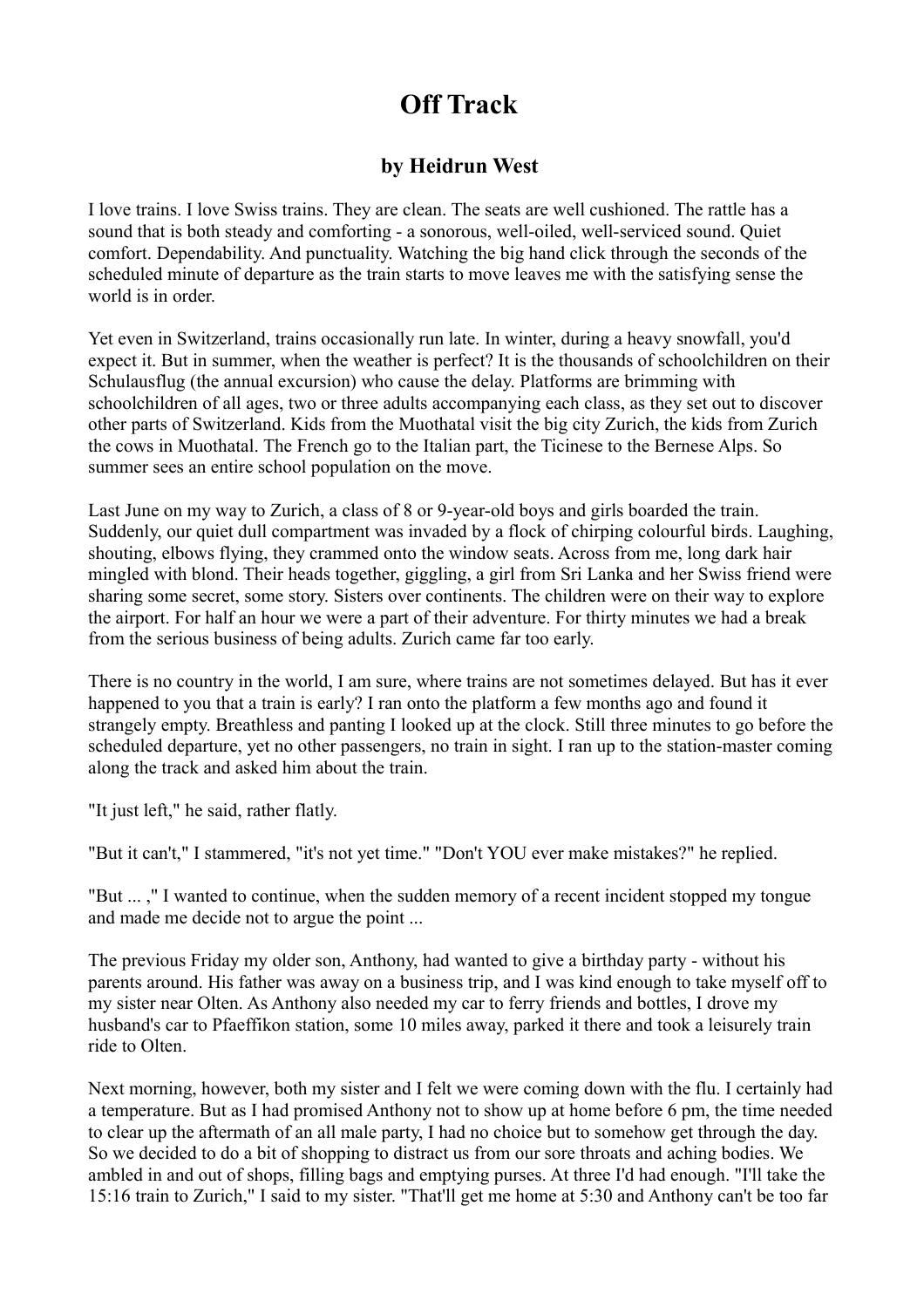off having cleared the camp."

On the train, I realized how thirsty I was. Even food seemed a distinct possibility. After all, I hadn't had anything to eat or drink since breakfast at nine. But when the snacks cart came, I grandly waved it past. With more than half an hour between trains, I decided I would treat myself to cheesecake and coffee in the Hotel Gotthard in Zurich instead. And I didn't want to spoil my appetite for that. In Zurich, however, I found the train I had planned to take to Pfaeffikon did not run on Saturdays and that I had to take a local train leaving in 13 minutes. Not enough time to get to the Hotel Gotthard for coffee.

I installed myself on the train. I hung up my coat, parked the numerous shopping bags, searched my handbag for my keys, and together with my ticket, placed them all neatly on the windowsill, ready. Exhausted, dehydrated, I leant back. Still 11 minutes to go! Fed up I stared out of the window. Then - I could hardly believe my feverish eyes - a coffee cart on the train just across from mine!

Like a thirsty traveller in the desert who is drawn by the shimmering vision of a lake, I picked up my wallet - nothing else - left my train, walked across the platform and entered the other train. No. It was not a hallucination. The coffee cart was real. Grateful, my hand gripped the warm plastic cup. Slowly, not to spill the coffee, I headed for the door. Slowly, the train started to roll. The doors closed.

"But I need to get out! Let me jump off!" I shouted, suddenly very awake.

If the conductor had wanted to shield his young from a beast of the wild, he could not have done a better job protecting the door from me.

"But I have all my things on the other train, my coat, my handbag, my shopping bags, my keys."

Except for the click of the ever-faster moving wheels, an odd silence filled the compartment. The passengers had all found some spot on the wall to fix their eyes on.

Very small, I found myself an empty seat. The conductor sold me a ticket to Dietikon, the next stop.

The station - grey concrete - was as grey as the sky. And it was bitter cold. My skirt and silk blouse were neither right for the place, nor the climate. I ran to keep warm. Like many stations at the weekend, it was crowded with workers from Turkey or Albania who met there to pass the time of day. What they thought as I dashed past clutching my purse, I do not know; I certainly got some funny looks.

The station-master in Dietikon was extremely kind and helpful. He offered to call his colleague in Pfaeffikon for me. I was hoping that somebody would get my things out of the train there, in particular the keys, as I needed them to drive my husband's car home. We had just bought it, second hand, and it had come with one key only. "But no," the station master said, "I will not have time as the train is to be divided with half of it going on to Rapperswil, the other to Chur."

I bought a ticket back to Zurich.

In Zurich, more workmen filled the station, even more funny looks. Zigzagging, I ran to a telephone booth. Anthony answered. "Don't ask any questions, drive down to Pfaeffikon, meet the 17:14 train and get my things from the second car! And leave the keys with the station master!"

Then I tried the Lost Property office. There was a tiny chance that some bright passenger, who had